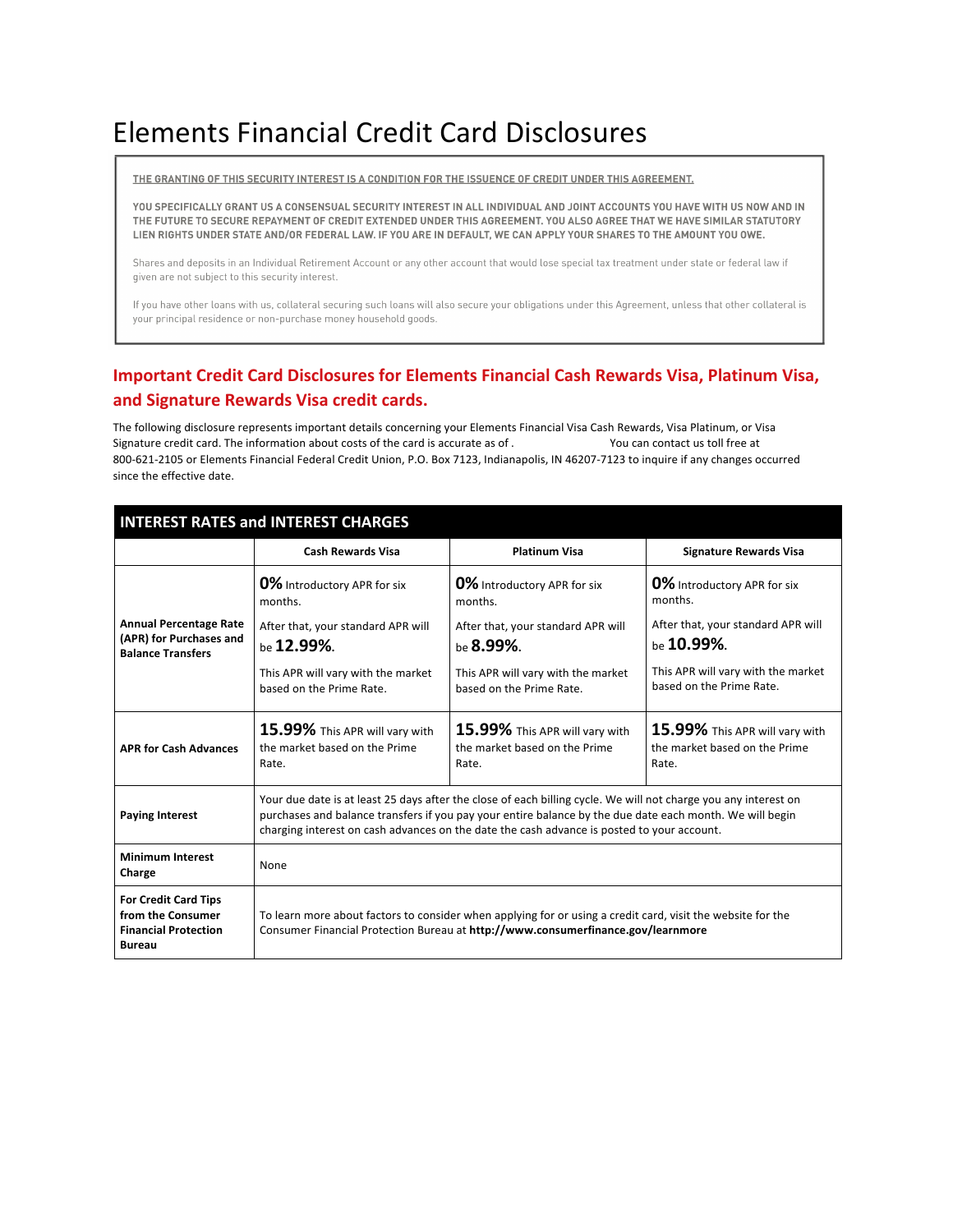| <b>FEES</b>                                     |                                                                                                                                                                                                                                                                        |                                                                                                                                                                                                                                                                        |                                                                                                                                                                                             |
|-------------------------------------------------|------------------------------------------------------------------------------------------------------------------------------------------------------------------------------------------------------------------------------------------------------------------------|------------------------------------------------------------------------------------------------------------------------------------------------------------------------------------------------------------------------------------------------------------------------|---------------------------------------------------------------------------------------------------------------------------------------------------------------------------------------------|
|                                                 | <b>Cash Rewards Visa</b>                                                                                                                                                                                                                                               | <b>Platinum Visa</b>                                                                                                                                                                                                                                                   | <b>Signature Rewards Visa</b>                                                                                                                                                               |
| Fees to Open or<br><b>Maintain Your Account</b> | Annual Fee: None<br><b>Application Fee: None</b>                                                                                                                                                                                                                       |                                                                                                                                                                                                                                                                        |                                                                                                                                                                                             |
| <b>Transaction Fees</b>                         | <b>Balance Transfer: None</b><br>Cash Advance: Up to 3% for each<br>Cash Advance or a minimum of<br>\$5.00.<br>Wire Transfer: Up to 3% for each<br>wire transfer or a minimum of<br>\$5.00.<br>International Transaction: 1.0% of<br>each transaction in U.S. dollars. | <b>Balance Transfer: None</b><br>Cash Advance: Up to 3% for each<br>Cash Advance or a minimum of<br>\$5.00.<br>Wire Transfer: Up to 3% for each<br>wire transfer or a minimum of<br>\$5.00.<br>International Transaction: 1.0% of<br>each transaction in U.S. dollars. | <b>Balance Transfer: None</b><br>Cash Advance: Up to 3% for each<br>Cash Advance or a minimum of<br>\$5.00.<br>Wire Transfer: Up to 3% for each<br>wire transfer or a minimum of<br>\$5.00. |
| <b>Penalty Fees</b>                             | Late Payment: Up to \$25.00 if your<br>payment is late.<br>Over the Credit Limit: None<br>Returned Payment: Up to \$25.00 if<br>your payment is returned for any<br>reason.                                                                                            | Late Payment: None<br>Over the Credit Limit: None<br>Returned Payment: Up to \$25.00 if<br>your payment is returned for any<br>reason.                                                                                                                                 | Late Payment: Up to \$25.00 if your<br>payment is late.<br>Over the Credit Limit: None<br>Returned Payment: Up to \$25.00 if<br>your payment is returned for any<br>reason.                 |

**How We Will Calculate Your Balance:** We use a method called "Average Daily Balance (including new purchases)."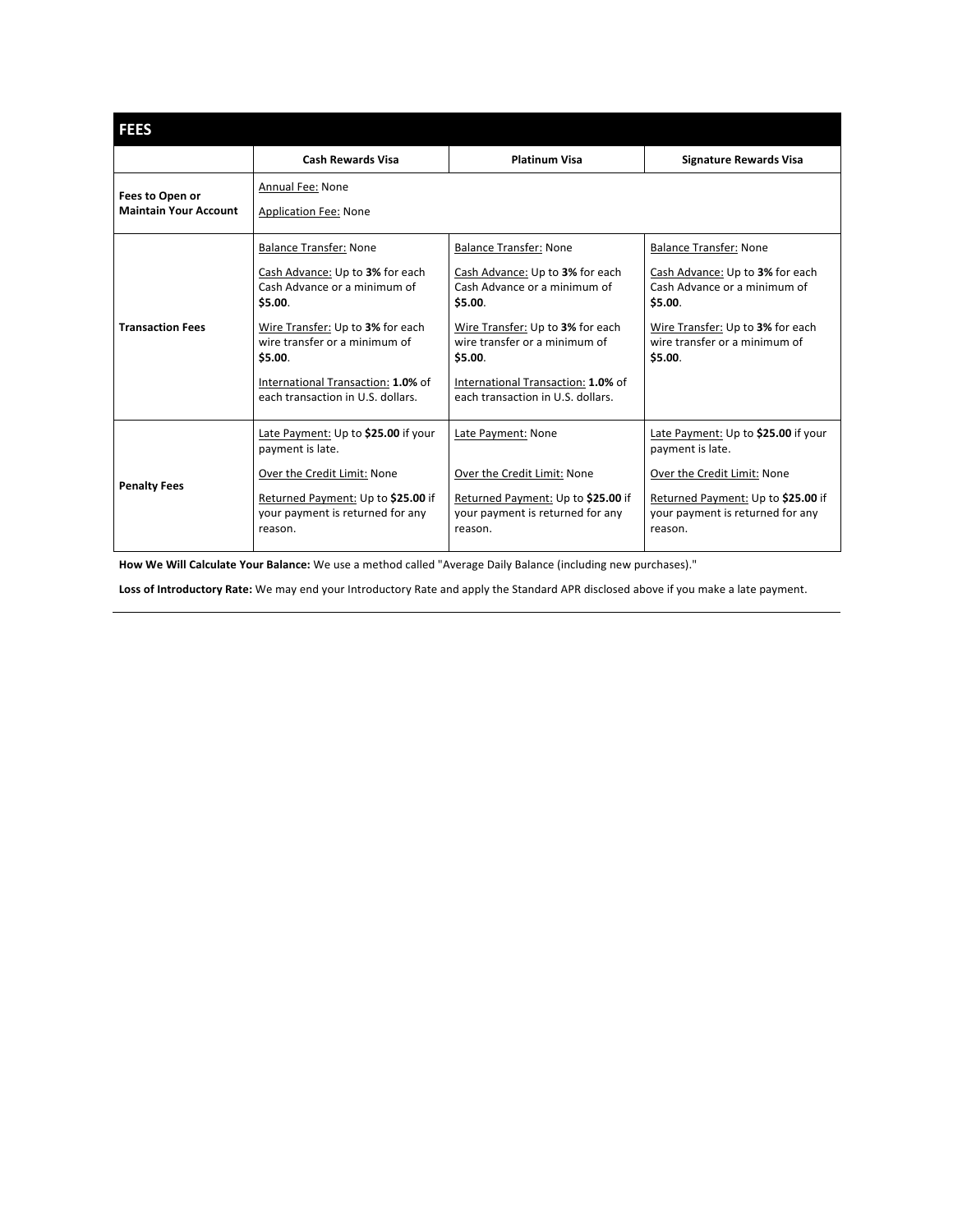# **Important Credit Card Disclosures for Indianapolis Indians Signature Rewards Visa or Indianapolis Indians Rewards Visa credit cards.**

The following disclosure represents important details concerning your Indianapolis Indians Signature Rewards Visa or Indianapolis Indians Rewards credit card. The information about costs of the card is accurate as of April 6, 2020. You can contact us toll free at 800-621-2105 or Elements Financial Federal Credit Union, P.O. Box 7123, Indianapolis, IN 46207-7123 to inquire if any changes occurred since the effective date.

| <b>INTEREST RATES and INTEREST CHARGES</b>                                                       |                                                                                                                                                                                                                                                                                                                           |                                                                                                                                                               |
|--------------------------------------------------------------------------------------------------|---------------------------------------------------------------------------------------------------------------------------------------------------------------------------------------------------------------------------------------------------------------------------------------------------------------------------|---------------------------------------------------------------------------------------------------------------------------------------------------------------|
|                                                                                                  | Indianapolis Indians Signature Rewards Visa                                                                                                                                                                                                                                                                               | <b>Indianapolis Indians Rewards Visa</b>                                                                                                                      |
| <b>Annual Percentage Rate</b><br>(APR) for Purchases and<br><b>Balance Transfers</b>             | <b>0%</b> Introductory APR for six months.<br>After that, your standard APR will be 10.99%.<br>This APR will vary with the market based on the Prime<br>Rate.                                                                                                                                                             | <b>0%</b> Introductory APR for six months.<br>After that, your standard APR will be 12.99%.<br>This APR will vary with the market based on the Prime<br>Rate. |
| <b>APR for Cash Advances</b>                                                                     | 15.99% This APR will vary with the market based on<br>the Prime Rate.                                                                                                                                                                                                                                                     | 15.99% This APR will vary with the market based on<br>the Prime Rate.                                                                                         |
| <b>Paying Interest</b>                                                                           | Your due date is at least 25 days after the close of each billing cycle. We will not charge you any interest on<br>purchases and balance transfers if you pay your entire balance by the due date each month. We will begin<br>charging interest on cash advances on the date the cash advance is posted to your account. |                                                                                                                                                               |
| <b>Minimum Interest</b><br>Charge                                                                | None                                                                                                                                                                                                                                                                                                                      |                                                                                                                                                               |
| <b>For Credit Card Tips</b><br>from the Consumer<br><b>Financial Protection</b><br><b>Bureau</b> | To learn more about factors to consider when applying for or using a credit card, visit the website for the<br>Consumer Financial Protection Bureau at http://www.consumerfinance.gov/learnmore                                                                                                                           |                                                                                                                                                               |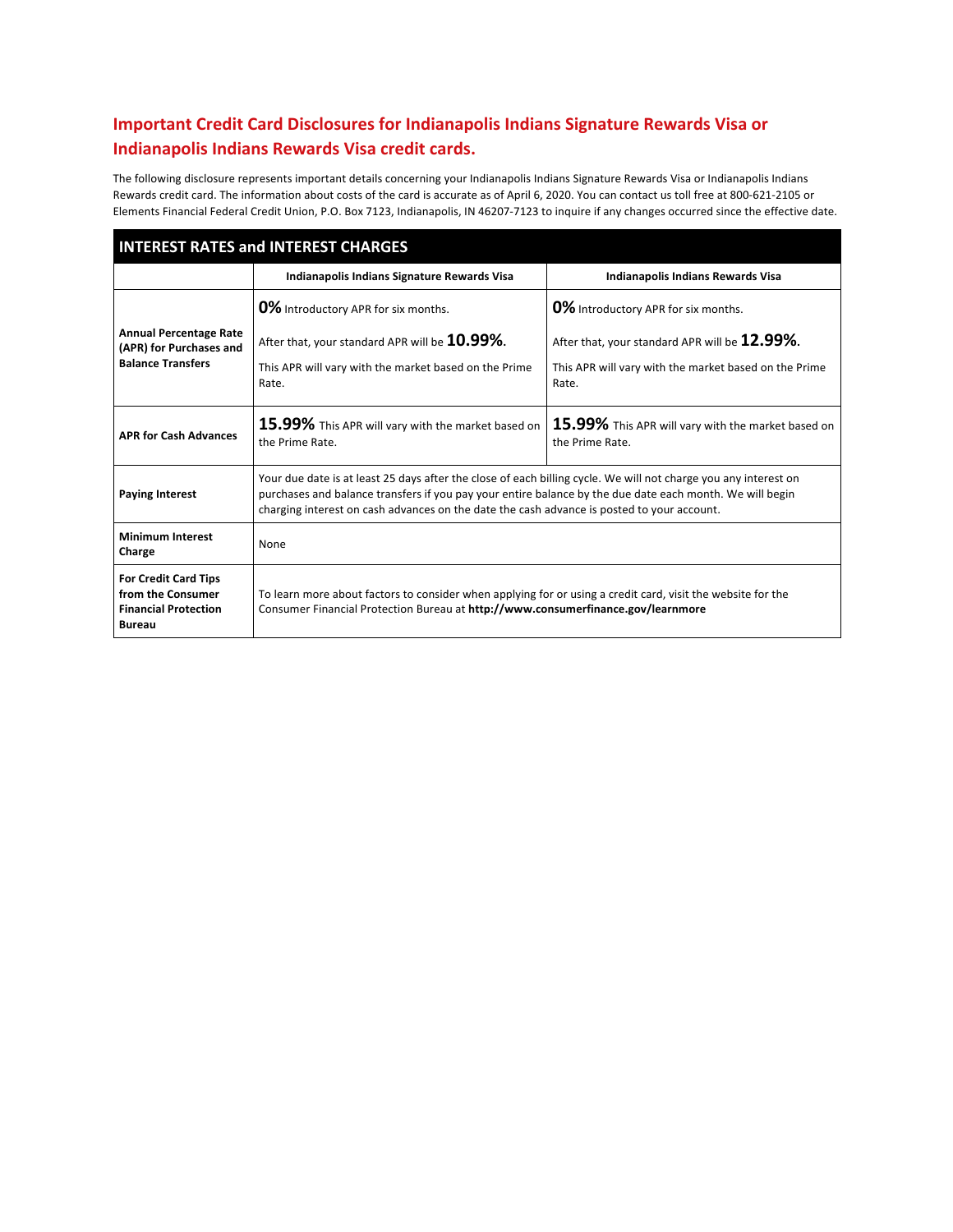| <b>FEES</b>                                     |                                                                                                                                                                                                                                 |                                                                                                                                                                                                                                                                  |
|-------------------------------------------------|---------------------------------------------------------------------------------------------------------------------------------------------------------------------------------------------------------------------------------|------------------------------------------------------------------------------------------------------------------------------------------------------------------------------------------------------------------------------------------------------------------|
|                                                 | Indianapolis Indians Signature Rewards Visa                                                                                                                                                                                     | Indianapolis Indians Rewards Visa                                                                                                                                                                                                                                |
| Fees to Open or<br><b>Maintain Your Account</b> | Annual Fee: None<br><b>Application Fee: None</b>                                                                                                                                                                                |                                                                                                                                                                                                                                                                  |
| <b>Transaction Fees</b>                         | <b>Balance Transfer: None</b><br>Cash Advance: Up to 3% for each Cash Advance or a<br>minimum of \$5.00.<br>Wire Transfer: Up to 3% for each wire transfer or a<br>minimum of \$5.00.<br><b>International Transaction: None</b> | <b>Balance Transfer: None</b><br>Cash Advance: Up to 3% for each Cash Advance or a<br>minimum of \$5.00.<br>Wire Transfer: Up to 3% for each wire transfer or a<br>minimum of \$5.00.<br>International Transaction: 1.0% of each transaction in<br>U.S. dollars. |
| <b>Penalty Fees</b>                             | Late Payment: Up to \$25.00 if your payment is late.<br>Over the Credit Limit: None<br>Returned Payment: Up to \$25.00 if your payment is<br>returned for any reason.                                                           | Late Payment: Up to \$25.00 if your payment is late.<br>Over the Credit Limit: None<br>Returned Payment: Up to \$25.00 if your payment is<br>returned for any reason.                                                                                            |

**How We Will Calculate Your Balance:** We use a method called "Average Daily Balance (including new purchases)."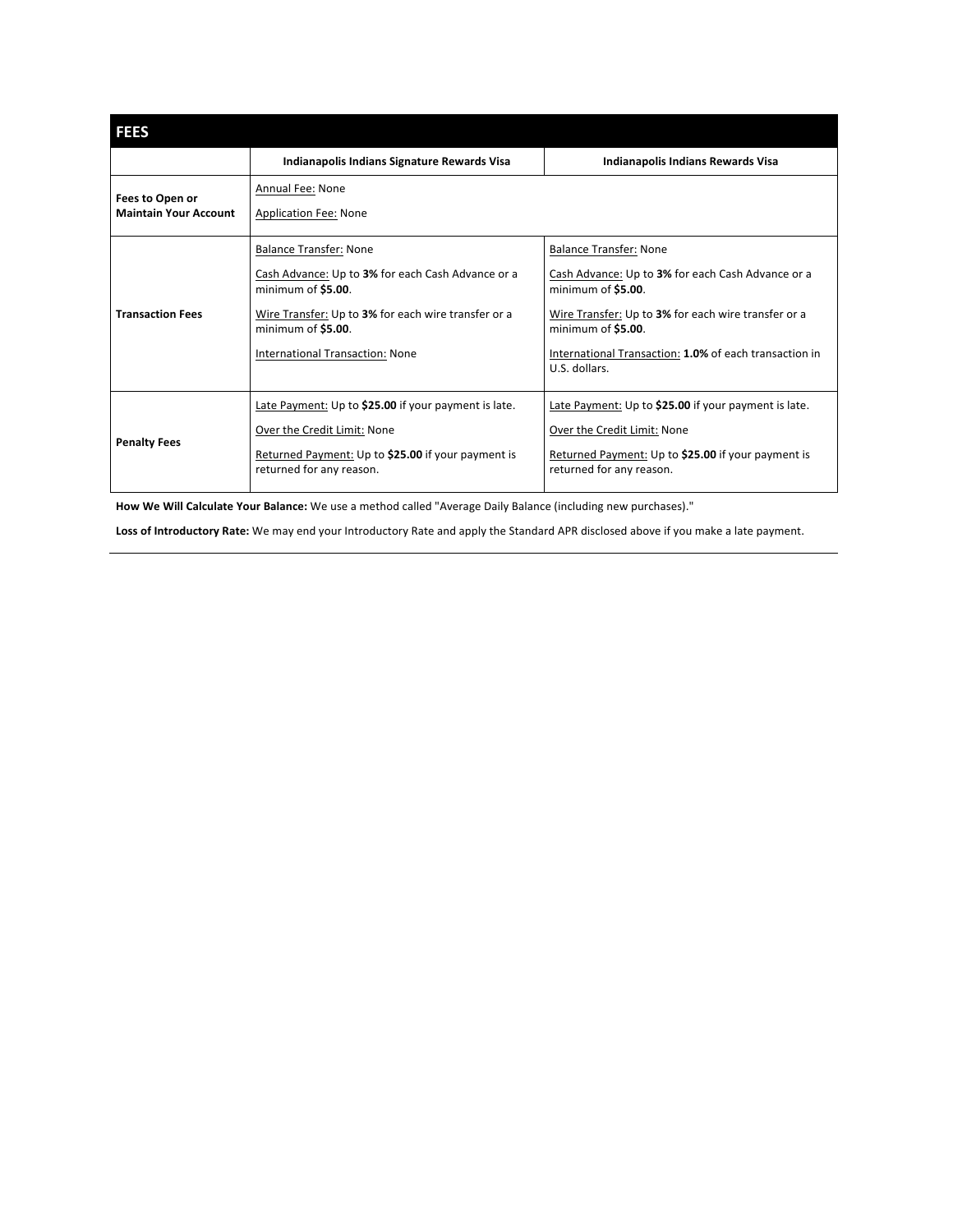#### **Important Credit Card Disclosures for Butler University Rewards Visa credit card.**

The following disclosure represents important details concerning your Butler University Rewards Visa credit card. The information about costs of the card is accurate as of April 6, 2020. You can contact us toll free at 800-621-2105 or Elements Financial Federal Credit Union, P.O. Box 7123, Indianapolis, IN 46207-7123 to inquire if any changes occurred since the effective date.

| <b>INTEREST RATES and INTEREST CHARGES</b>                                                       |                                                                                                                                                                                                                                                                                                                           |  |
|--------------------------------------------------------------------------------------------------|---------------------------------------------------------------------------------------------------------------------------------------------------------------------------------------------------------------------------------------------------------------------------------------------------------------------------|--|
|                                                                                                  | <b>Butler University Rewards Visa</b>                                                                                                                                                                                                                                                                                     |  |
| <b>Annual Percentage Rate</b><br>(APR) for Purchases and<br><b>Balance Transfers</b>             | <b>0%</b> Introductory APR for six months.<br>After that, your standard APR will be 12.99%.<br>This APR will vary with the market based on the Prime Rate.                                                                                                                                                                |  |
| <b>APR for Cash Advances</b>                                                                     | 15.99% This APR will vary with the market based on the Prime Rate.                                                                                                                                                                                                                                                        |  |
| <b>Paying Interest</b>                                                                           | Your due date is at least 25 days after the close of each billing cycle. We will not charge you any interest on<br>purchases and balance transfers if you pay your entire balance by the due date each month. We will begin<br>charging interest on cash advances on the date the cash advance is posted to your account. |  |
| <b>Minimum Interest</b><br>Charge                                                                | None                                                                                                                                                                                                                                                                                                                      |  |
| <b>For Credit Card Tips</b><br>from the Consumer<br><b>Financial Protection</b><br><b>Bureau</b> | To learn more about factors to consider when applying for or using a credit card, visit the website for the<br>Consumer Financial Protection Bureau at http://www.consumerfinance.gov/learnmore                                                                                                                           |  |

| <b>FEES</b>                                     |                                                                                                                                                                                                                           |
|-------------------------------------------------|---------------------------------------------------------------------------------------------------------------------------------------------------------------------------------------------------------------------------|
| Fees to Open or<br><b>Maintain Your Account</b> | Annual Fee: None<br><b>Application Fee: None</b>                                                                                                                                                                          |
| <b>Transaction Fees</b>                         | <b>Balance Transfer: None</b><br>Cash Advance: Up to 3% for each Cash Advance or a minimum of \$5.00.<br>Wire Transfer: Up to 3% for each wire transfer or a minimum of \$5.00.<br><b>International Transaction: None</b> |
| <b>Penalty Fees</b>                             | Late Payment: Up to \$25.00 if your payment is late.<br>Over the Credit Limit: None<br>Returned Payment: Up to \$25.00 if your payment is returned for any reason.                                                        |

**How We Will Calculate Your Balance:** We use a method called "Average Daily Balance (including new purchases)."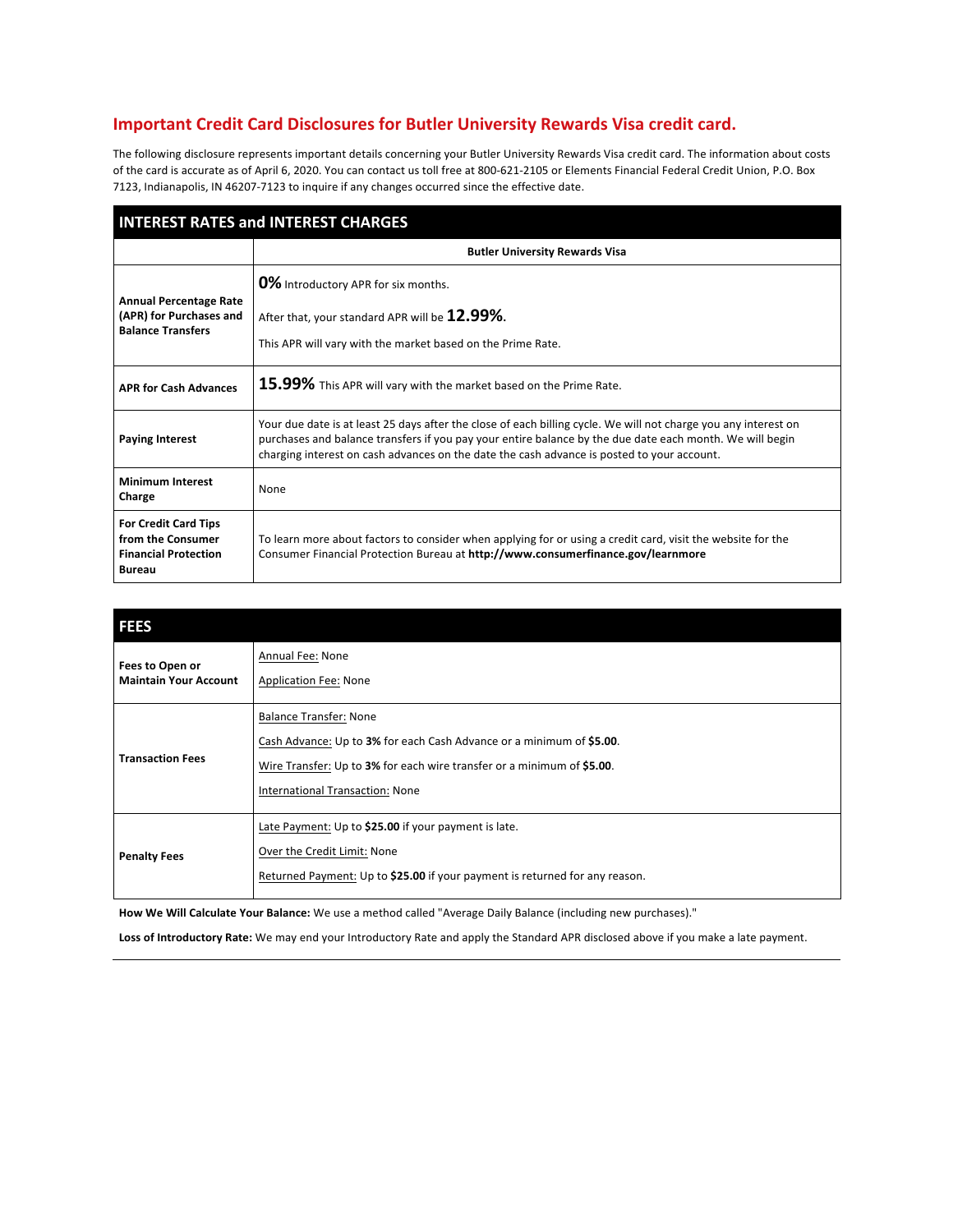### **Important Credit Card Disclosures for Riley Children's Foundation Visa credit card.**

The following disclosure represents important details concerning your Riley Children's Foundation Visa credit card. The information about costs of the card is accurate as of April 6, 2020. You can contact us toll free at 800-621-2105 or Elements Financial Federal Credit Union, P.O. Box 7123, Indianapolis, IN 46207-7123 to inquire if any changes occurred since the effective date.

| <b>INTEREST RATES and INTEREST CHARGES</b>                                                       |                                                                                                                                                                                                                                                                                                                           |  |
|--------------------------------------------------------------------------------------------------|---------------------------------------------------------------------------------------------------------------------------------------------------------------------------------------------------------------------------------------------------------------------------------------------------------------------------|--|
|                                                                                                  | <b>Riley Children's Foundation Visa</b>                                                                                                                                                                                                                                                                                   |  |
| <b>Annual Percentage Rate</b><br>(APR) for Purchases and<br><b>Balance Transfers</b>             | <b>0%</b> Introductory APR for six months.<br>After that, your standard APR will be 8.99%.<br>This APR will vary with the market based on the Prime Rate.                                                                                                                                                                 |  |
| <b>APR for Cash Advances</b>                                                                     | 8.99% This APR will vary with the market based on the Prime Rate.                                                                                                                                                                                                                                                         |  |
| <b>Paying Interest</b>                                                                           | Your due date is at least 25 days after the close of each billing cycle. We will not charge you any interest on<br>purchases and balance transfers if you pay your entire balance by the due date each month. We will begin<br>charging interest on cash advances on the date the cash advance is posted to your account. |  |
| <b>Minimum Interest</b><br>Charge                                                                | None                                                                                                                                                                                                                                                                                                                      |  |
| <b>For Credit Card Tips</b><br>from the Consumer<br><b>Financial Protection</b><br><b>Bureau</b> | To learn more about factors to consider when applying for or using a credit card, visit the website for the<br>Consumer Financial Protection Bureau at http://www.consumerfinance.gov/learnmore                                                                                                                           |  |

| <b>FEES</b>                                     |                                                                                                                                                                                                                                                                                                    |
|-------------------------------------------------|----------------------------------------------------------------------------------------------------------------------------------------------------------------------------------------------------------------------------------------------------------------------------------------------------|
| Fees to Open or<br><b>Maintain Your Account</b> | Annual Fee: None<br>Application Fee: None                                                                                                                                                                                                                                                          |
| <b>Transaction Fees</b>                         | Balance Transfer: Up to 1% for each Cash Advance or a minimum of \$5.00.<br>Cash Advance: Up to 3% for each Cash Advance or a minimum of \$5.00.<br>Wire Transfer: Up to 3% for each wire transfer or a minimum of \$5.00.<br>International Transaction: 1.0% of each transaction in U.S. dollars. |
| <b>Penalty Fees</b>                             | Late Payment: Up to \$25.00 if your payment is late.<br>Over the Credit Limit: None<br>Returned Payment: Up to \$25.00 if your payment is returned for any reason.                                                                                                                                 |

**How We Will Calculate Your Balance:** We use a method called "Average Daily Balance (including new purchases)."